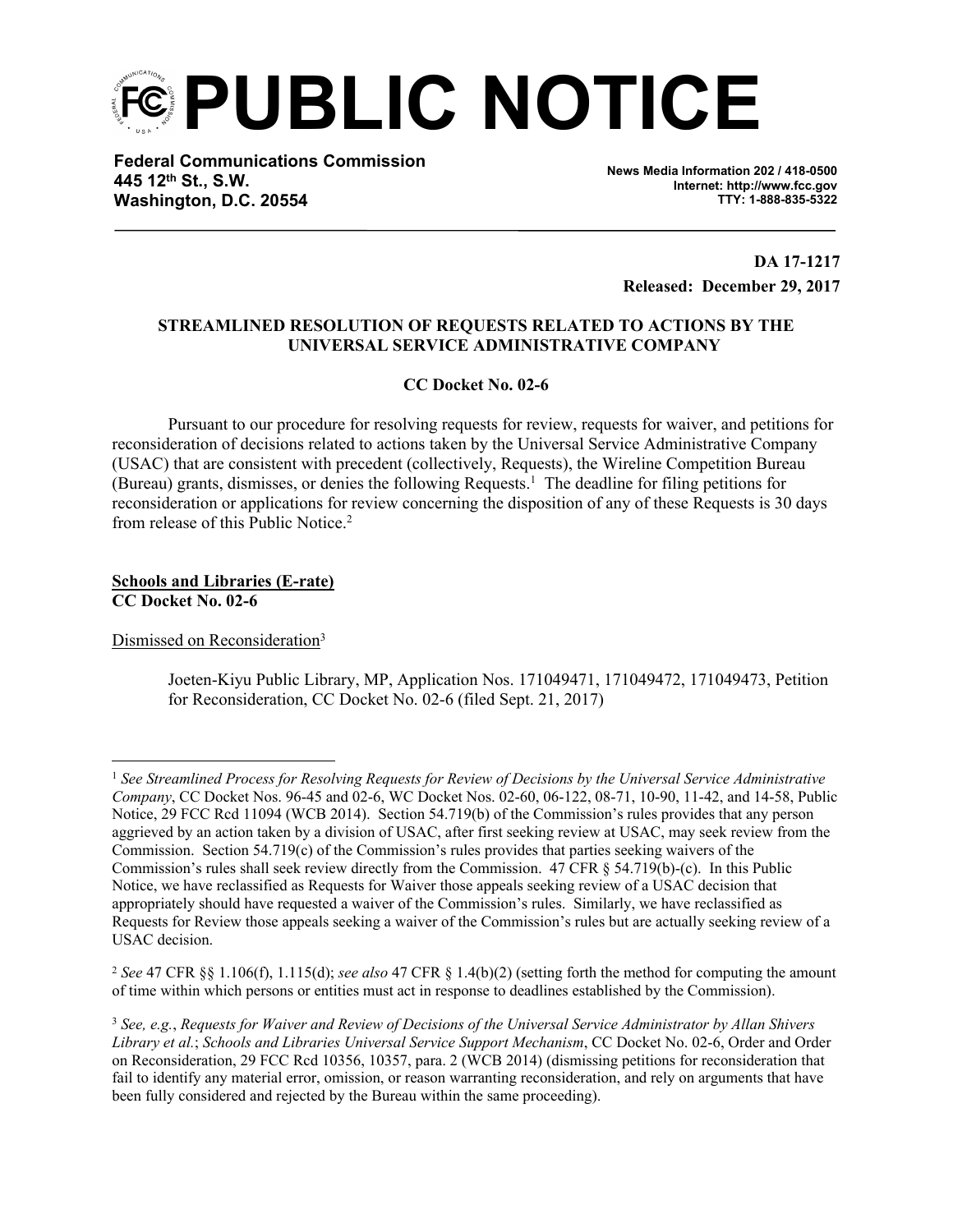## Dismissed on Reconsideration - Untimely<sup>4</sup>

Diocese of Superior, WI, Application Nos. 161061788, 16101790, Request for Waiver, CC Docket No. 02-6 (filed Oct. 3, 2017)<sup>5</sup>

## Granted<sup>6</sup>

*Late-Filed FCC Form 471 Applications Filed Within 14 days of the Close of the Window*<sup>7</sup>

Bishop Hogan Memorial School, MO, Application No. 171049037, Request for Waiver, CC Docket No. 02-6 (filed May 22, 2017)

*Late-Filed Request for Extension of Deadline to Use Self-Provisioned Network*<sup>8</sup>

King George County Schools, VA, Application No. 161026283, Request for Review or Waiver, CC Docket No. 02-6 (filed Nov. 30, 2017)

*Waiver of Appeal Filing Deadline – USAC Error Resulted in Late-Filed Appeal*<sup>9</sup>

York County School District 1, SC, Application No. 161014481, Request for Waiver, CC Docket No. 02-6 (filed Oct. 23, 2017)

5 Filed on behalf of St. Francis Solanus, No Application Number; St. Francis Xavier, No Application Number; St. Joseph, No Application Number; St. Mary, No Application Number; St. Anthony of Padua, No Application Number; St. Francis de Sales, Application No. 161061788; and St. Patrick, Application No. 161061790.

6 We remand these applications to USAC and direct USAC to complete its review of the applications, and issue a funding commitment or a denial based on a complete review and analysis, no later than 90 calendar days from the release date of this Public Notice. In remanding these applications to USAC, we make no finding as to the ultimate eligibility of the services or the petitioners' applications. We also waive sections 54.507(d) and 54.514(a) of the Commission's rules and direct USAC to waive any procedural deadline that might be necessary to effectuate our ruling. *See* 47 CFR § 54.507(d) (requiring non-recurring services to be implemented by September 30 following the close of the funding year); 47 CFR § 54.514(a) (codifying the invoice filing deadline).

<sup>7</sup> *See, e.g.*, *Requests for Waiver and Review of Decisions of the Universal Service Administrator by Academy of Math and Science et al.*; *Schools and Libraries Universal Service Support Mechanism*, CC Docket No. 02-6, Order, 25 FCC Rcd 9256, 9259, para. 8 (2010) (finding special circumstances exist to justify granting waiver requests where, for example, petitioners filed their FCC Forms 471 within 14 days after the FCC Form 471 filing window deadline).

<sup>8</sup> *See Request for Waiver by Jemez Pueblo Tribal Consortium*; *Schools and Libraries Universal Service Support Mechanism*, CC Docket No. 02-6, Order, DA 17-1179, at 4-6, paras. 7-11 (WCB Dec. 6, 2017), 2017 WL 6261543 (granting a waiver of the deadline to request an extension of the deadline to complete construction and use a selfprovisioned network by the end of the funding year when the extension request would have been granted if it had been timely filed, the applicant made significant, good faith efforts to extend the implementation deadline, and there was no evidence of waste, fraud, or abuse).

<sup>9</sup> *See, e.g.*, *Requests for Review and/or Requests for Waiver of Decisions of the Universal Service Administrator by Animas School District 6 et al.*; *Schools and Libraries Universal Service Support Mechanism,* CC Docket No. 02-6, Order, 26 FCC Rcd 16903, 16905, para. 4 (WCB 2011) (granting petitioners waivers of our filing deadline for appeals because their late-filed appeal would never have been necessary absent an error on the part of USAC). We remand this application to USAC for review. *See supra* note 6.

<sup>4</sup> *See, e.g.*, *Petitions for Reconsideration by Rockwood School District and Yakutat School District*; *Schools and Libraries Universal Service Support Mechanism*, CC Docket No. 02-6, Order, 26 FCC Rcd 13004, 13004, para. 2 (WCB 2011) (dismissing two petitions for reconsideration because they were filed more than 30 days after the Bureau's decisions).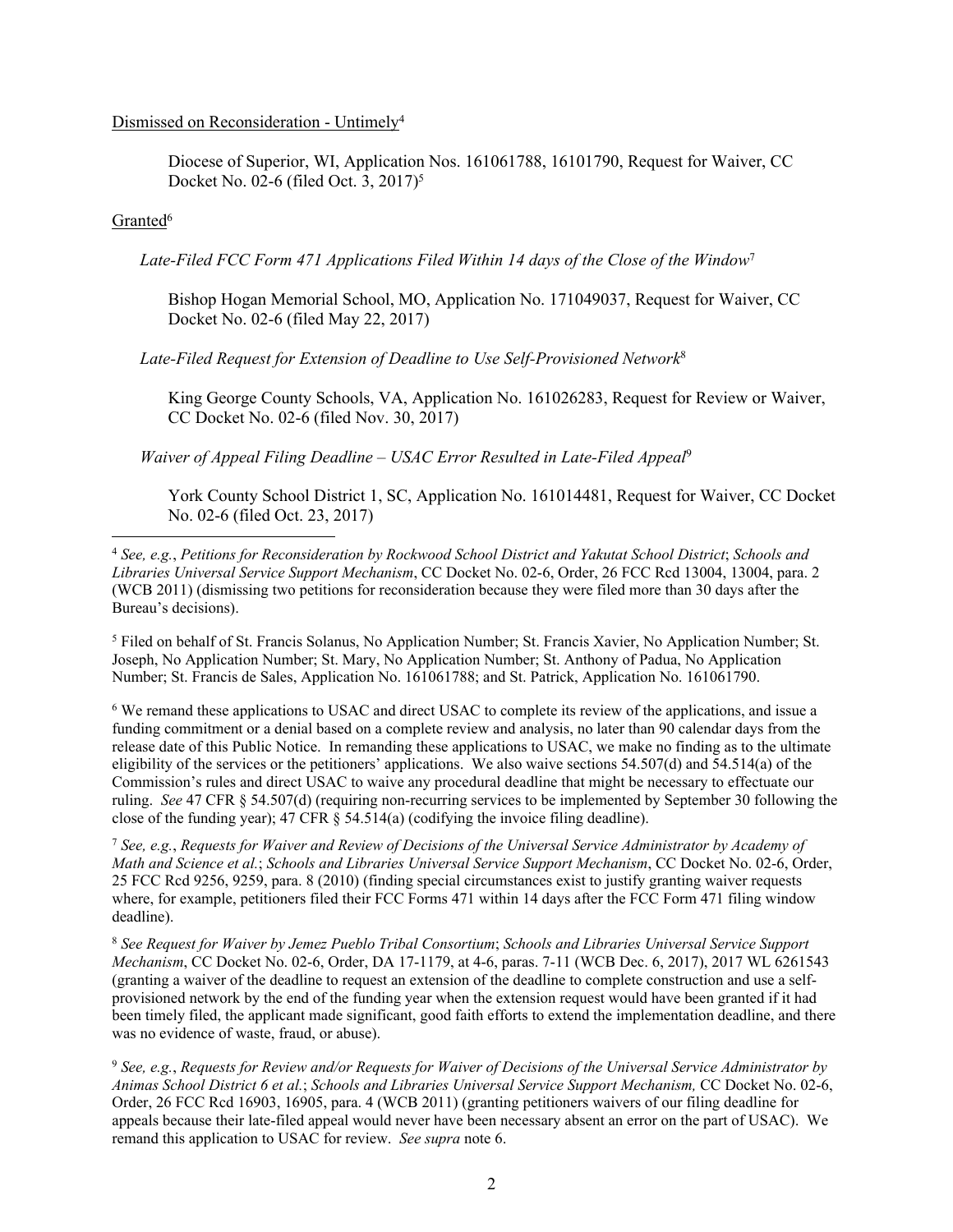*Waiver of Appeal Filing Deadline – Appeal Submitted a Few Days Late*<sup>10</sup>

Iron County School District, UT, Application No. 171033333, Request for Waiver, CC Docket No. 02-6 (filed Dec. 13, 2017)

## Denied

*<i>Invoice Deadline Extension Requests*<sup>11</sup>

Charlotte County Library, VA, Application No. 161059556, Request for Waiver, CC Docket No. 02-6 (filed Nov. 29, 2017)

Chickasaw Telecom, Inc. (Bartlesville School District), OK, Application No. 1025540, Request for Waiver, CC Docket No. 02-6 (filed Oct. 27, 2017)

Forestburg Independent School District, TX, Application No. 161017226, Request for Waiver, CC Docket No. 02-6 (filed Nov. 28, 2017)

Lincoln County School District, OR, Application No. 161045334, Request for Waiver, CC Docket No. 02-6 (filed Dec. 1, 2017)

River Bend Community School District 2, IL, Application No. 161031093, Request for Waiver, CC Docket No. 02-6 (filed Nov. 28, 2017)

Santa Rosa Consolidated School District, NM, Application No. 1045382, Request for Waiver, CC Docket No. 02-6 (filed Nov. 30, 2017)

University of New Hampshire – Department of Telecommunications (Crotched Mountain Center), NH, Application No. 161016159, Request for Waiver, CC Docket No. 02-6 (filed Nov. 3, 2017)

*Late-Filed FCC Form 471 Applications*<sup>12</sup>

Breckenridge Public Schools, MN, Application No. 171049778, Request for Waiver, CC Docket

<sup>10</sup> *See, e.g*., *See Requests for Review and/or Waiver of Decisions of the Universal Service Administrator by ABC Unified School District et al.*; *Schools and Libraries Universal Service Support Mechanism*, CC Docket No. 02-6, Order, 26 FCC Rcd 11019, 11019, para. 2 (WCB 2011) (waiving the filing deadline for petitioners that submitted their appeals to the Commission or USAC only a few days late). We make no finding on the underlying issues in this appeal and remand this application back to USAC to make a determination on the merits. *See supra* note 6.

<sup>11</sup>*See, e.g.*, *Requests for Waiver of Decisions of the Universal Service Administrator by Ada School District et al.*; *Schools and Libraries Universal Service Support Mechanism*, CC Docket No. 02-6, Order, 31 FCC Rcd 3834, 3836, para. 8 (WCB 2016) (denying requests for waiver of the Commission's invoice extension rule for petitioners that failed to demonstrate extraordinary circumstances justifying a waiver); *see also Modernizing the E-rate Program for Schools and Libraries*, WC Docket No. 13-184, Order and Further Notice of Proposed Rulemaking, 29 FCC Rcd 8870, 8966, para. 240 (2014) (establishing that it is generally not in the public interest to waive the Commission's invoicing rules absent extraordinary circumstances); 47 CFR § 54.514.

<sup>12</sup> *See, e.g.*, *Requests for Waiver and Review of Decisions of the Universal Service Administrator by Academy of Math and Science*; *Schools and Libraries Universal Service Support Mechanism*, CC Docket No. 02-6, Order, 25 FCC Rcd 9256, 9261-62, para. 13 (2010) (denying requests for waiver of the FCC Form 471 filing window deadline where petitioners failed to present special circumstances justifying waiver of our rules).